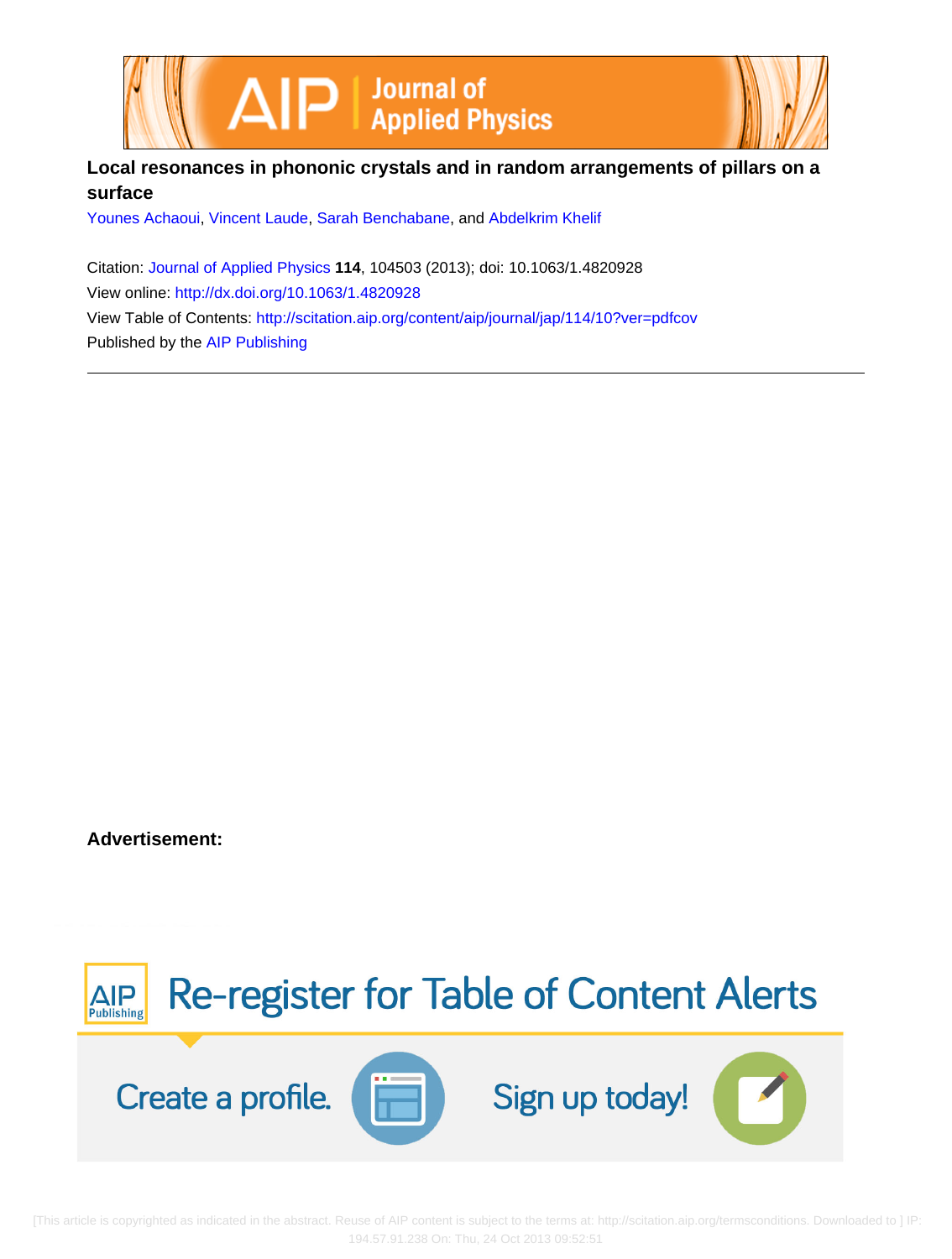

## [Local resonances in phononic crystals and in random arrangements of](http://dx.doi.org/10.1063/1.4820928) [pillars on a surface](http://dx.doi.org/10.1063/1.4820928)

Younes Achaoui,<sup>1</sup> Vincent Laude,<sup>2</sup> Sarah Benchabane,<sup>2</sup> and Abdelkrim Khelif<sup>2</sup> <sup>1</sup>Institut FEMTO-ST, Université de Franche-Comté and CNRS, 32 avenue de l'Observatoire, 25044 Besançon Cedex, France and Laboratoire de Mécanique et d'Acoustique, Université d'Aix-Marseille and CNRS, 31 chemin Joseph Aiguier, 13420 Marseille, France  $^2$ Institut FEMTO-ST, Université de Franche-Comté and CNRS; 32 avenue de l'Observatoire, 25044 Besançon Cedex, France

(Received 24 July 2013; accepted 23 August 2013; published online 11 September 2013)

The propagation of surface acoustic waves in two-dimensional phononic crystals of pillars on a surface is investigated experimentally for hexagonal and honeycomb lattice symmetries. A random array of pillars is also compared to the periodic phononic crystals. Taking into account that the geometrical and physical characteristics of the pillars are the same in all cases, it is shown that the locally resonant band gap in the low frequency range is almost independent of periodicity and resilient to randomness. In contrast, the Bragg band gap disappears with the random array. © 2013 AIP Publishing LLC. [[http://dx.doi.org/10.1063/1.4820928\]](http://dx.doi.org/10.1063/1.4820928)

During the last decades, a great deal of effort has been made to achieve control of acoustic wave propagation within periodic structures. Unlike inside homogeneous media, in which they travel with the same velocity regardless of frequency, acoustic waves inside periodic media can be strongly slowed down or prohibited to propagate within frequency band gaps, thanks to the adequate choice of the physical and geometrical properties of both scatterers and host matrix.<sup>1</sup> The so-called phononic crystals can therefore play the role of perfect mirrors, filters, collimators, and lenses. Further functionalities such as waveguiding or trapping of the acoustic energy in high-Q resonators can be readily obtained using linear or isolated defects, respectively. $2,3$  $2,3$  There are two main physical mechanisms at the origin of phononic band gaps: Bragg interference of scattered waves and hybridization of local resonances. In the former case, a strong impedance mismatch between inclusions and host matrix is usually required to build broad acoustic band gaps. Furthermore, a well-controlled periodic arrangement must be considered to obtain destructive interference: the effect is coherent and the precise distance between two neighbouring scatterers conditions, the band gap characteristics. In the latter case, band gaps open up as a result of hybridization of the local resonances of each individual unit cell with the continuum modes of the host matrix. $4-8$ Therefore, the inclusion in the unit cell is no longer considered to be scatterer, but rather a resonator. It has been demonstrated that local resonances can be excited even when the wavelength is quite long compared to the period. The ratio of these distances can even attain several orders of magnitude. Whenever neighboring resonators have a small crosstalk, locally resonant band gaps are expected to depend weakly on periodicity or on the direction of propagation. In addition to presenting band gaps, resonator arrays can form acoustic metamaterials, that is, homogenized artificial materials exhibiting unprecedented functionalities not yet found in nature, such as negative mass density, negative moduli, or negative refractive index. Acoustic metamaterials hence greatly broaden the ways of handling acoustic waves.

In this letter, we examine experimentally the resistance to lattice symmetry and randomness of the locally resonant band gap of a phononic crystal of pillars sitting on a semiinfinite substrate. A similar system was considered by the same authors previously, $9$  but in the square-lattice periodic arrangement, for which a locally resonant and a Bragg band gap could be observed and characterized. Here, the locally resonant band gap is shown to remain almost unchanged for a triangular-lattice, a honeycomb-lattice, and even a randomly distributed array of pillars.

Micro-fabricated phononic crystals operating in the hundreds of MHz to the GHz range are interesting for radiofrequency signal processing.[10](#page-4-0) Phononic crystal for surface acoustic waves have been demonstrated by drilling holes in a solid substrate.<sup>[11–13](#page-4-0)</sup> Phononic crystal slabs defined by etching holes in free-standing membranes have also been put forward because their finite dimension in the third direction provides natural confinement of the energy of Lamb waves.<sup>14–18</sup> Hollow inclusions are efficient scatterers that lead to the appearance of Bragg band gaps; they do not support, however, local resonances. Recently, a particular attention has been brought to the propagation of guided waves in periodic structures of pillars.<sup>9,19–22</sup> It was demonstrated theoretically and experimentally that such structures exhibit locally resonant band gaps at the low frequency regime that can be tuned by changing the physical and geometrical features of the pillars. It is, however, worth noting that coupling between guided waves in the matrix and the resonances in the pillars differs in the case of surface (Rayleigh) waves and membrane (Lamb) waves. Because of flexural motion in membranes, coupling between adjacent pillars is always rather strong. As a result, locally resonant band gaps for Lamb waves depend on the lattice symmetry.<sup>[23](#page-4-0)</sup> In contrast, a semi-infinite substrate is much stiffer, resulting in potentially less coupling between adjacent pillars. It was shown theoretically that the locally resonant band gap is almost independent of the symmetry of the lattice. $^{24}$ 

In the experimental setup depicted in Figure [1](#page-2-0), a pair of identical wide-bandwidth chirped interdigital transducers are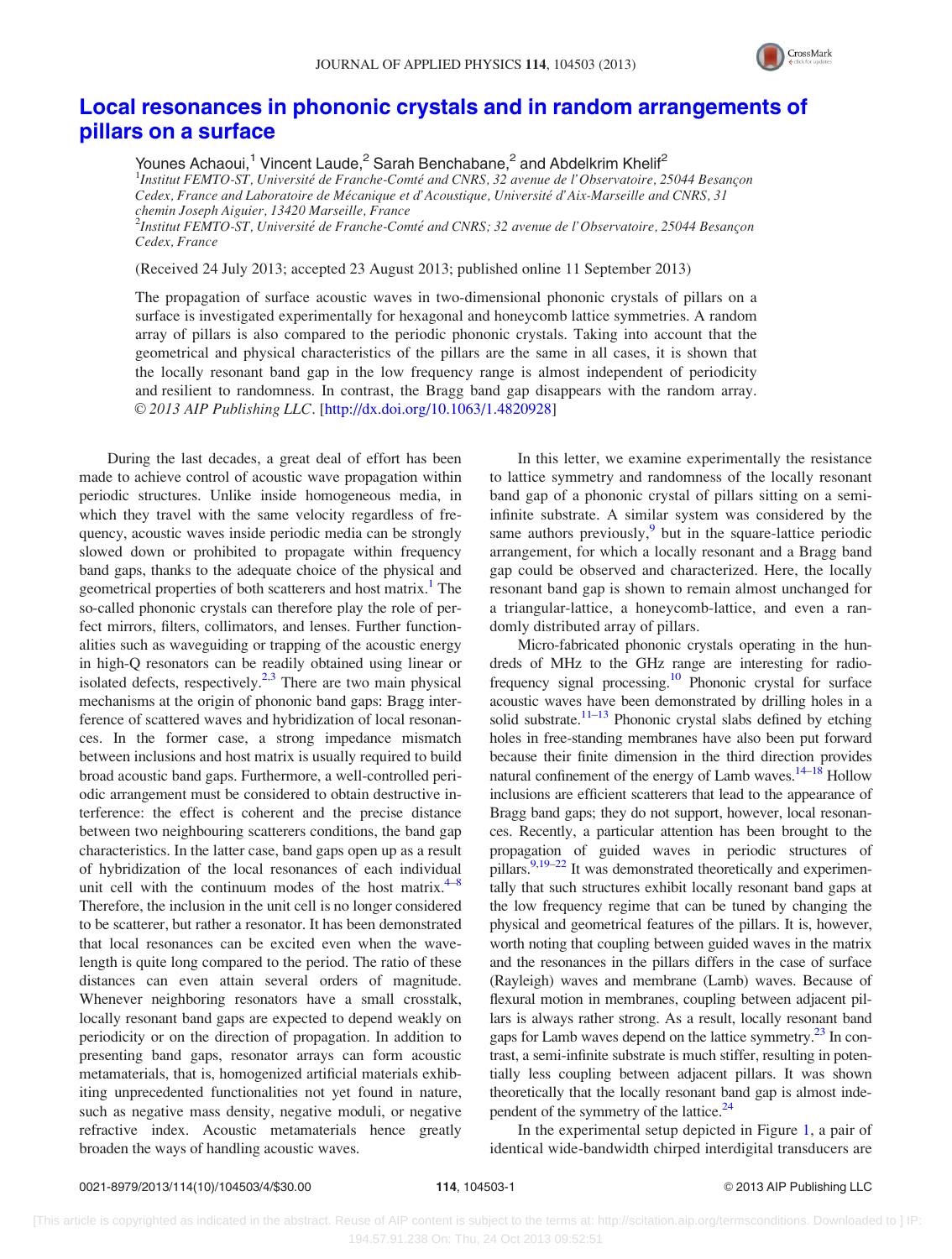<span id="page-2-0"></span>

FIG. 1. Schematic of the experimental setup used for investigating the propagation of surface phonons in a periodic array of pillars on a semi-infinite substrate. The nickel pillars shown as an inset have a radius of  $3.2 \mu m$  and a height of 4.7  $\mu$ m. They are arranged according to a square lattice with a pitch of  $10 \mu$ m. Two chirped interdigital transducers generate and detect surface phonons thanks to the piezoelectric properties of the lithium niobate substrate. The yellow color under the pillars represents the thin copper film used to insure electrical contact during the electroplating process necessary for pillar growth.

placed on both sides of an array of pillars. Rayleigh surface acoustic waves are launched and detected using the piezoelectric properties of the substrate. We choose a  $Y + 128$ rotated lithium niobate  $(LiNbO<sub>3</sub>)$  wafer and consider propagation along the X-crystallographic direction, in order to obtain both high piezoelectric coupling and absence of leaky surface acoustic wave generation. The pillars are  $4.7 \mu m$ high and have a radius of  $3.2 \mu m$ . Pillar fabrication was described in Ref. [9](#page-4-0). Both triangular and honeycomb phononic crystals have a pitch  $a = 10 \mu m$ . The random array of pillars was generated from the honeycomb array by randomizing the position of each pillar following a uniform distribution. It obviously possesses no symmetry. It has been shown that the height of the pillars is the main factor conditioning the position of the locally resonant band gap, while the Bragg band gap position is mostly determined by the pitch of the periodic array. $^{21}$  $^{21}$  $^{21}$  In particular, the higher the pillars, the lower the LR band gap frequency. We chose the height of the pillars so that the LR band gap is markedly lower than the Bragg band gap, in order to avoid any confusion between the two effects.

Electrical transmission measurements are shown in Figure 2 for the different samples. Transmission in the absence of pillars, displayed in Figure  $2(a)$ , characterizes the response of the delay line as given by Rayleigh surface acoustic waves propagating freely on the surface and serves as a reference. The bandwidth of the transducer pair extends from 65 MHz to 130 MHz, with a dynamic range in excess of 30 dB. Transmission through the triangular-lattice PC is shown in Figure  $2(b)$ . This transmission is close to the reference transmission for frequencies ranging from 65 MHz to 75 MHz and from 90 MHz to 130 MHz. Outside these ranges, a dip reaching an extinction ratio of about 20 dB at 80 MHz is identified. It is worth noting that the square-lattice PC of pillars investigated in Ref. [9](#page-4-0) gave rise to a LR band gap in the same frequency range.



FIG. 2. Measured electrical transmission  $S_{12}$  as a function of frequency for (a) a pair of chirped interdigital transducers (IDTs) operating in a delay line configuration without PC, hence serving as a reference, (b) with a triangular lattice PC, (c) with a honeycomb lattice PC, and (d) with a randomly distributed pillar array. The grey region represents the common position of the locally resonant band gap. Optical microscope images of each pillar array are shown as insets.

Transmission through the honeycomb-lattice PC in Fig. 2(c) also reveals a dip around 80 MHz, immediately followed by a second dip of similar depth around 85 MHz. As a possible explanation, we point at the coupling mechanisms at play here, that combine both hybridization and cross-talk effects resulting from an evanescent coupling between adjacent resonators. We will suppose for the sake of simplicity that the pillars are all identical, therefore, showing the same intrinsic resonance frequency. In the case of sufficiently spaced resonators, the hybridisation mechanism alone should in principle result in the appearance of a well-defined, narrow resonance with a frequency that is only determined by the coupling of the modes of the resonators to the surrounding continuum. Cross-talk between resonators results in a splitting, with a frequency shift, of this resonance: in an infinite,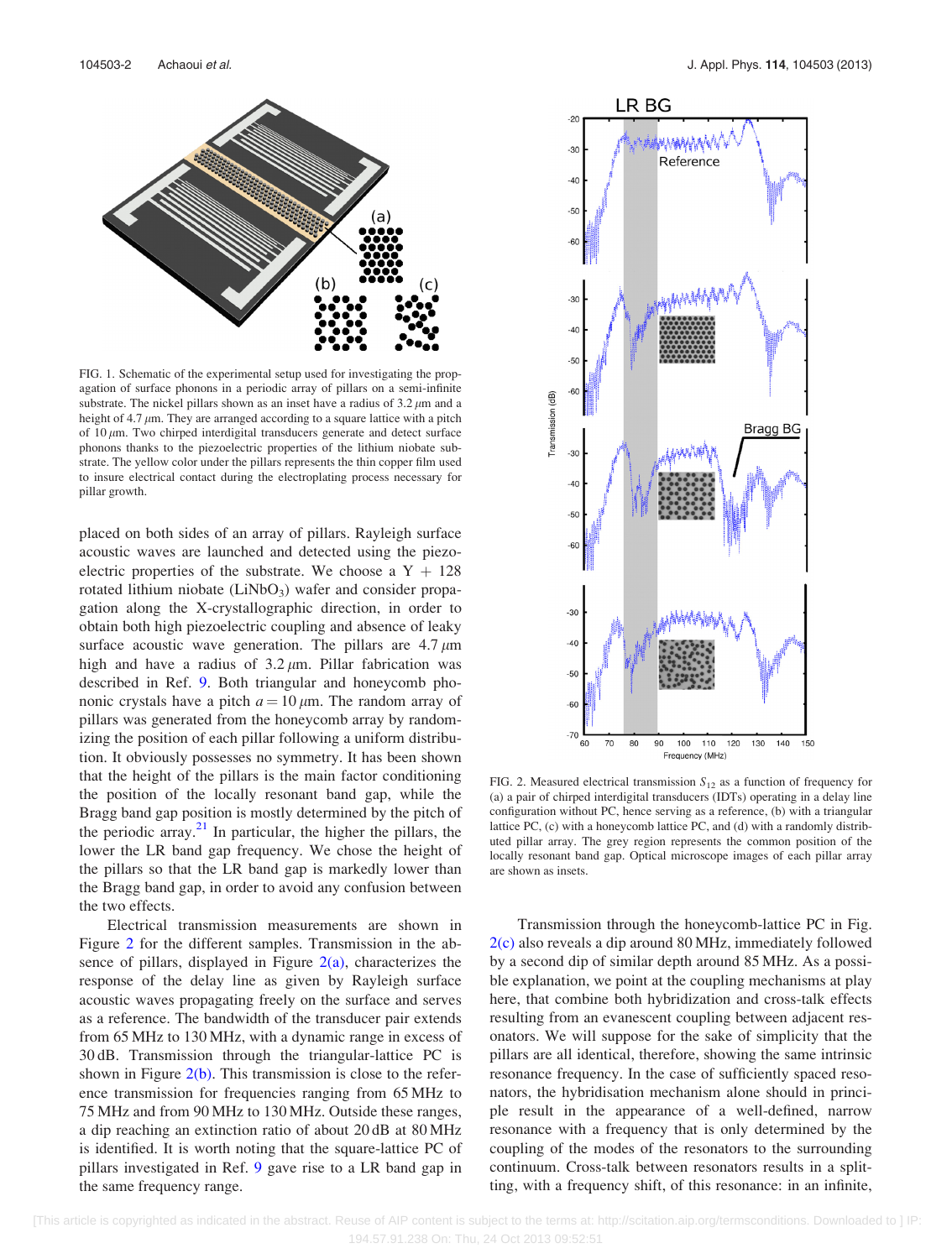



random array, the resonances would form a continuum with a frequency spread directly dependent on the coupling strength range. Coming back to the measurements reported here, in the case of a square or a triangular lattice, where the spacing between resonators is constant and equal to  $a$ , a single dip appears, though it is in the case considered here even more broadened by the dispersion in pillar height. Now, in the case of a honeycomb lattice, neighboring pillars are sepathe case of a noneycomb lattice, neignboring pluars are separated by either a or  $\sqrt{3}a$  in the first approximation. We thus may attribute the existence of a system of two dips in the honeycomb case to this symmetry breaking. Furthermore, another band gap is identified in Fig. [2\(c\)](#page-2-0) between 110 MHz and 125 MHz. This is the first Bragg band gap, that here, in contrast with the case of the square<sup>[9](#page-4-0)</sup> and the triangular lattices, appears within the bandwidth of the chirped IDTs. The ces, appears within the bandwidth of the chirped IDTs. The period of the honeycomb PC is indeed  $\sqrt{3}a$ , whereas it is a for both the square and the triangular PC, hence leading to a Bragg band gap appearing at lower frequency.

We present in Figure 3, the numerical calculations performed using the finite element method of the band structure for surface acoustic waves in the triangular and honeycomb lattices. Anisotropy and piezoelectricity of the host matrix were taken into account. The radiative zone is indicated with the grey sound cone limited by the dispersion of the slowest bulk wave propagating in the substrate. Since surface acoustic waves propagate with velocities lower than bulk waves, the expected surface guided modes are supposed to be observed outside the radiative region. For frequencies well below 80 MHz, the presence of the pillars does not affect significantly the propagation of surface acoustic waves and this latter travel at Rayleigh velocity. When the resonance is reached, guided modes are slowed down leading to the occurrence of locally resonant band gaps. We can see clearly that the position of the band gap doesn't depend on the lattice symmetry. However, because of considering two pillars in honeycomb unit cell, the surface acoustic energy is split leading to a degeneracy lifting and the showing of further flat bands. Moreover, the lattice symmetry remains important to control the dispersion and to build further band gaps. Indeed, close to 120 MHz, surface guided modes propagate in the dispersive triangular lattice but are prohibited to propagate in the honeycomb.

In order to confirm the independence of the position of the LR band gap with periodicity, we also considered the case of randomly distributed pillars on the surface. The transmission in Fig.  $2(d)$  again shows a clear dip around 80 MHz. This dip is more uniformly distributed in frequency than the one observed with periodic phononic crystal samples. This observation is in accordance with the former phenomenological discussion of hybridization, if one considers that the distance between pillars and hence their coupling is randomly distributed.

We plot in Fig. 4, the transmission for three randomly arranged pillar arrays with different heights, but with the same radius and an identical spatial distribution. It is clear that the LR frequency band gap shifts as a function of the height, changing from 80 MHz for  $h = 4.7 \mu m$  to 95 MHz for  $h = 4.1 \mu$ m, and to 110 MHz for  $h = 3.5 \mu$ m. The LR frequency times pillar height roughly follows the law  $fh \approx 380 \text{ m/s}$ . Consequently, by creating random arrays of pillars on the top of a flat surface with a graded variation of the LR frequency, broad band gap structures could, in principle, be achieved.

In summary, we have investigated experimentally the propagation of surface acoustic waves in phononic crystals of pillars on a surface with different lattice symmetries, but also in random arrays of pillars. It is found that surface acoustic waves are prohibited to propagate in a locally resonant frequency band gap that is mostly dictated by the height of the pillars, and thus can be made significantly lower than the Bragg band gap. Furthermore, in contrast to Bragg band gaps, the locally resonant frequency band gap does not depend on the lattice symmetry and is strikingly resilient to randomness



FIG. 4. Measured electrical transmission  $S_{12}$  as a function of frequency for chirped interdigital transducers (IDTs) operating in a delay line configuration without (reference in black dotted line) and with randomly distributed pillar arrays with different heights (4.7  $\mu$ m in blue, 4.1  $\mu$ m in red, and 3.5  $\mu$ m in green).

FIG. 3. Band structure of a periodic array of nickel pillars on a lithium niobate substrate computed using a finite element method along  $\Gamma K$  of the highest symmetry directions of the first Brillouin zone. The array is arranged according to (a) triangular and (b) honeycomb lattices with a pitch  $a = 10 \mu m$ . The radius of the pillar is  $r = 3.2 \mu m$ and the height is  $h = 4.7 \mu m$ . The grey region indicates the radiative region, or

sound cone of the substrate.